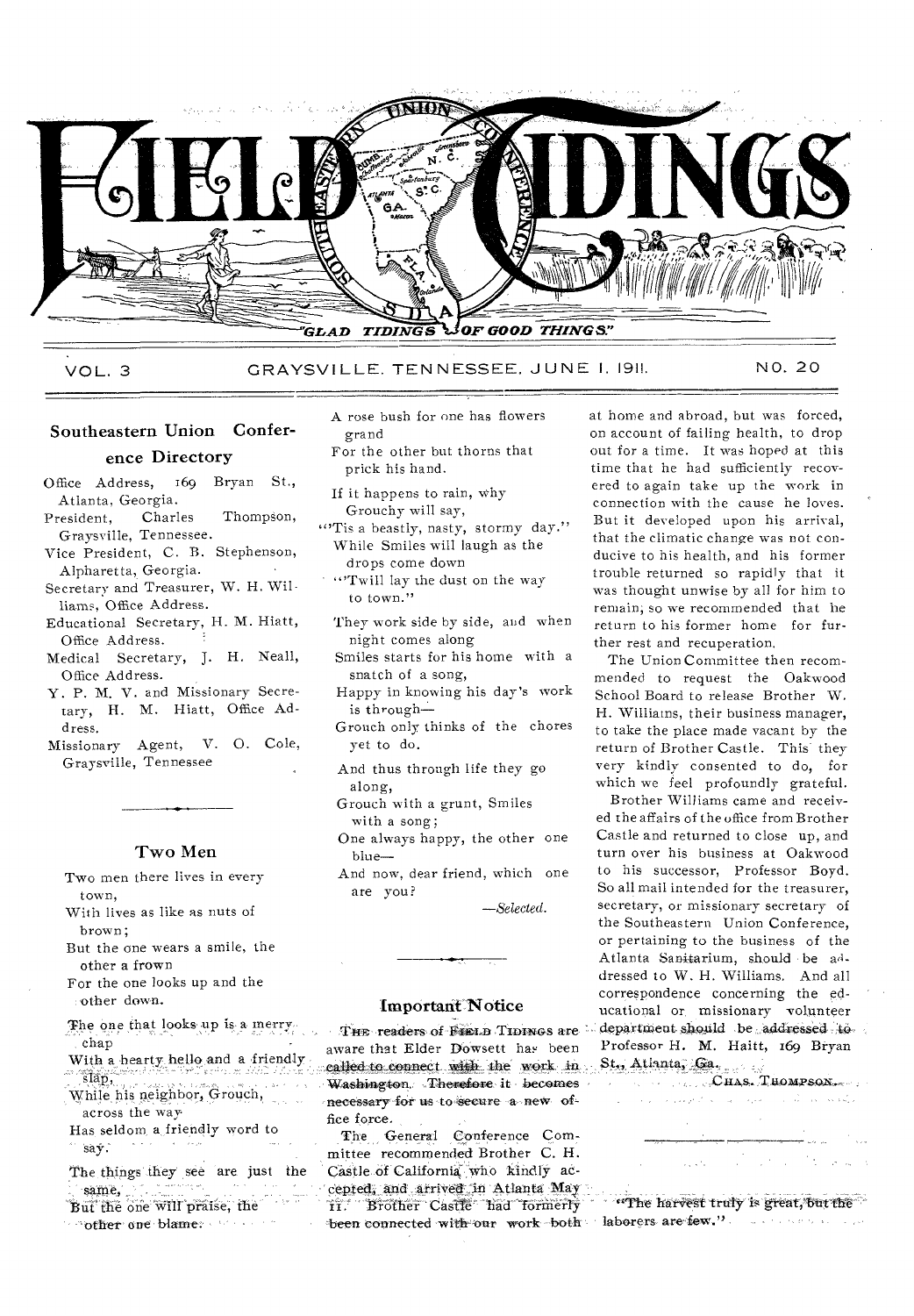#### **A** Cause for Failure

To the beet of our knowledge, there is but one thing without a cause, and that is 'sin. Could there be a cause for it, it would cease to be sin.

While seeking a cause for the reason why many canvassers do not have the success that they think they should have, and what natural conditions would demand, my mind turned to Joshua 7. There we read of Israel being smitten before their enemies. The cause was sought for and found to be in the action of Achan in taking of the spoils of Jericho, which God had forbidden. And not until the sin was put away from Israel, could they stand before their enemies. Now it may not be true, and is not, in every case ; but I am convinced that if, when the work goes hard, we would turn the searchlight upon our, own hearts, we will find the cause.

The canvassing work is a missionary work, and should be conducted on a missionary plan, and followed from a missionary motive.

W. E. LANIER.

#### The Beauty of Our God

"BE not conformed to this world ; but be ye transformed by the renewing of your mind, that ye may prove what is that good and acceptable and perfect will of God." Rom. I2: 2.

Today there is a strange tendency among those who profess to keep "the commandments of God, and the faith of Jesus" to ignore this text, to their eternal loss. Fathers and mothers often fail to teach their children, by precept and example, to heed the injunction of the Spirit of God.

Our God loves the beautiful. The half-open rose, the feathery fern, the glory of the sunset sky, the snowwhite lily,—all tell that God is a lover of beauty. Man in whom he took most delight, "Was of lofty stature and perfect symmetry. His countenance bore the ruddy tint of health, and glowed with light and joy."

Sir's unholy breath blighted all nature, and also blighted man's heart. Therefore the Father saw, if he would win man back to heaven, he must remove everything that tended to keep man's thoughts fixed on himself ; so his council is to choose the "meek and quiet spirit" instead of the "outward adorning". The pure white robe of righteousness instead of the latest fashion plate. The wearing of these heavenly garments would constantly direct our thoughts and that of the beholder to Him, who only is worthy of praise.

The conspicuous array of gold ornaments, the projecting hat feather, the super-abundance of lace and ruffles, the dressing of the hair in such a manner as to make the head appear in an abnormal condition, if not hideous, speak as plainly as if they were gifted with audible speech, of the proud heart, which is an abomination to the Lord.

God would have us pray daily, "Let the beauty of our God be upon us." But does his beauty come of ruffled and embroidered garments, in highly colored or curiously wrought apparel? Nay, verily, the beauty of our God is the beauty of holiness. This is the only beauty that will be transformed to the city of gold, and can push the gates of Heaven ajar.

Then by precept and example, let us all help to make God's church a church that shall stand before him blameless in outward apparel, as well as in the inner man.

G. W. WELLS.

#### South Carolina Items

THE family school of Brother R. L. Miller closed May 12, and the teacher, Brother Wm. Johnston has returned to his home in North Carolina.

Elder Branson reports a good interest in the meetings at Greenville. Nearly every night there are more people than can be seated in the tent.

Sister McHugh has closed her work in Anderson for the present, and will spend the summer in a cooler part of the state. We are glad to know that her health is improving.

If any know themselves to be indebted to the Tract Society for books or periodicals, a settlement would be greatly appreciated. The tent meeting season has opened and campmeeting time will soon be here, so that our expenses are heavier than at any other time of the year, and we need all that is due the conference on pledges or accounts.

Be sure to attend the camp-meeting. The meeting can get along without you, but you cannot get along without it. Begin now to pray and plan, and the way will be opened.

ELIZA WARNER.

#### Georgia Items

ENCOURAGING reports come from the tent effort at Albany. There were 250 at the first service.

Elder Shadel joined the tent company at Cordele, Monday, May 8, relieving Elder Stephenson who was called to Atlanta on business in connection with the transfer of the Union Conference office. The attendance at the tent continues good.

Mrs. Calla B. Clark will act as Sabbath-school and Young People's Secretary until camp-meeting. The office being made vacant by the transfer of Sister Dowsett to Washington.

Work on the Macon church is progressing nicely. Brother Maxwell expects to have it completed by June 15.

Brother V. J. Spaulding is visiting the Ty Ty company this week. He' reports good meetings, with one new Sabbath-keeper.

Brother and Sister Terry ,report several new Sabbath-keepers in Savannah. We are pleased to note the growth of our churches and the earnest work of many of the members. "A working church is a growing church." How true.

Our canvassing department has placed the mark at \$9,000 this year, and from the enthusiasm that is being manifested, we feel confident that the boys will reach the goal, and may do even better.

Brother Fulbright, our field agent is visiting the canvassers over the conference now. He spent Sabbath and. Sunday, May 20-21 with the tent meeting at Cordele.

Sister Clark is connected with the work at Cordele. She is able to spend some time in visiting and plays for the services. The office work is carried on there. She will return to Macon in about ten days.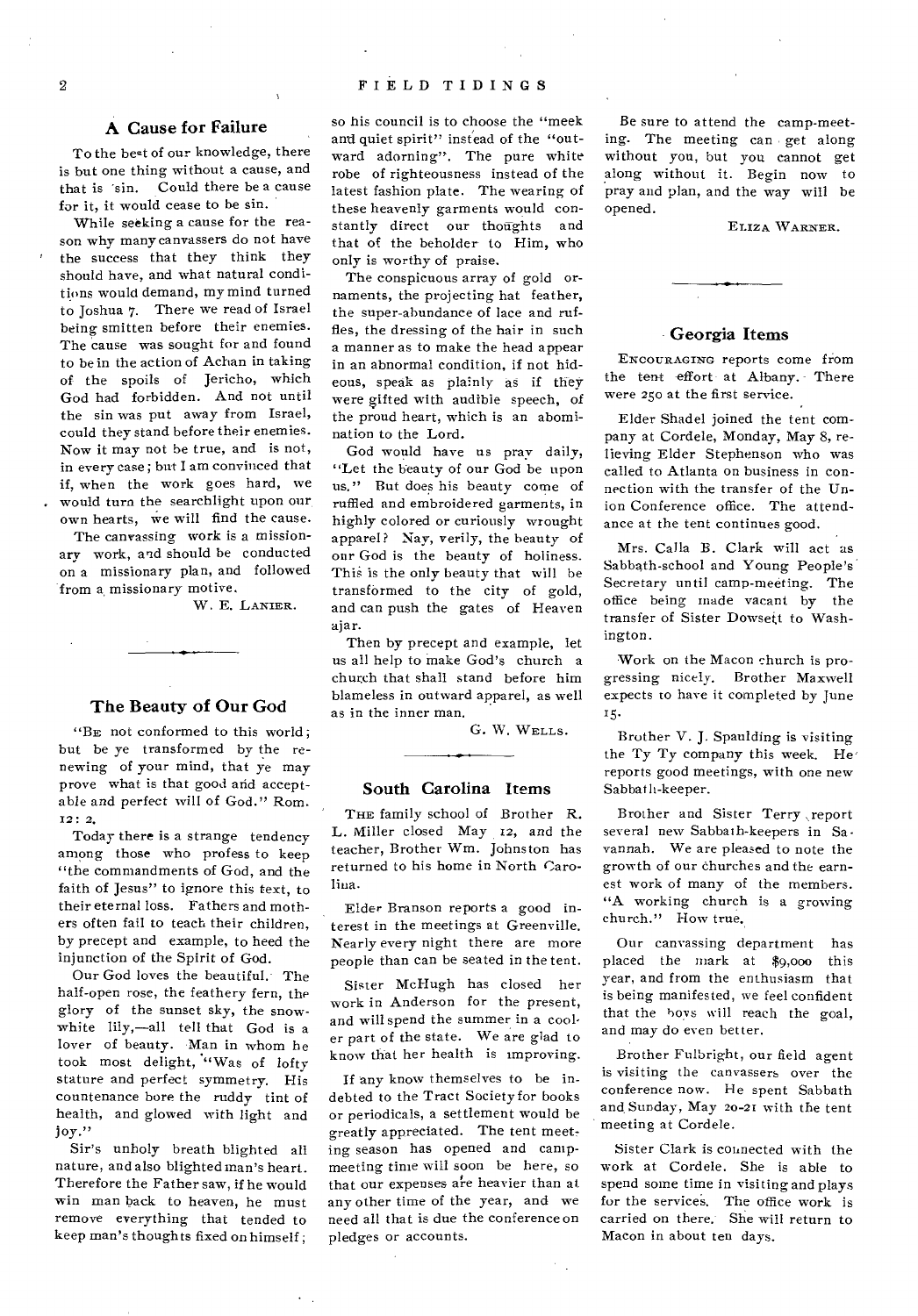they were also and a subsequently as a short with the short of the subsequent of the subsequent of the subsequent of the subsequent of the subsequent of the subsequent of the subsequent of the subsequent of the subsequent

A meeting of the conference committee has been called for June 5, at the office in Macon. It will then be decided where the camp-meeting will be located.

The colored camp-meeting will be held in Macon, June 29-July 9. It is expected that Elders Strachan and John Manns will assist. This will be the first camp-meeting ever held in Georgia for the colored people, and it is expected that a goodly number will attend. Tents will be furnished at reasonable prices.

Do not forget that the mid-summer offering will be taken. the first Sabbath in July. Remember the May 21, 1911 urgent calls from many countries.

### The Graysville Institute

An the time of this writing (May zo), we are in the midst of the closing exercises of the Graysville school. In a few days the students will be scattered throughout the Southern, and the Southeastern Union Conferences. It is very gratifying to note that a goodly number of these students are going out into the canvassing field to earn a scholarship for another school year.

We believe this to be a step in the right direction, for we are told that if students will co this, "They will learn many practical lessons which they could net possibly learn in school . . . and the education obtained in this way may properly he termed higher education." The next words tell us why this is so, and the reason is this; "For it involves the performance of the highest moral duties."

I trust that all can see the force of this statement. If we are engaged in a work that involves the performance of the highest moral duties, and gain from it a higher education that we could not possibly get in school, it would naturally follow, that by this work, and through this education, we develop a character that will stand the test of eternity, if one fully makes up his mind to profit by every lesson in-his daily experience.

Putting together.the above statements with one found in "Christ's, Object Lessons" page 332. "A character formed according to the divine. likeness is the only treasure that we can take from this world to the

 $\sim_{2}$ 

next", we-get something of the force of these word's.

It is our earnest desire that these students will get all in this experience that the Lord may have for them, and return to the school another year better prepared for study, after casting their lot in the furrow of the world's need.

Brethren A. F. Harrison, S. F. Reeder, and myself, are planning to go out into the different parts of the field with these students, and help them to get their first experience in the work. To this end, we ask an interest in your prayers.

V. 0. COLE.

### Jacksonville Tent Meeting

OUR tent meeting in Jacksonville closed the last day of April. In many respects it was an excellent meeting. When it had been in progress about one week, a strong wind storm broke one of the center poles, and our tent came crashing down. Three men were under the tent at the time, making an effort to lower it. No one was hurt, and comparatively little damage was done, except to tear a number of holes in the top. Prior to th it time quite a large company had been attending, an actual count upon one occasion revealed 25o persons present. A rain following the wind storm prevented our righting the tent for meetings again for one week, and after that the attendance was very small. We resorted to special advertising but to no avail.

But notwithstanding the small' attendance at the meeting, a goodly harvest of souls resulted. In all, sixteen persons promised\_ to obey the truth, besides the children of some of the • families. Some left for the North, others we fear "endured but for a time;" but-I think we can count on at least. ten who will prove faith ful. Some of these united with the church, and we confidently expect others to do so soon.

As a number were still in the valley of decision, we thought best to pitch the tent again In another part of the city. Elder Bied was left in charge, and he has associated withhim three young men, who are engaged in canvassing during the day. We wish that he might have additiona lhelp, but where are the labor-

ers? "The harvest truly is plenteous. but the laborers are few." By the time this reaches you, we will have three tents in the field, but they are not as well manned as they should he. Are there not some of our young men who have a burden for the work of the ministry? If so, let us hear from you. R. W. PARMELE.

 $\mathcal{L}_{\text{c}}$  ,  $\mathcal{A}_{\text{c}}$ 

### Maple Grove, North Carolina

 $\overline{\phantom{a}}$ 

I OPENED meetings at this place, May 6, and continued six days. Four souls were added to the church. Three by baptism and one on her former immersion from the Disciple church.

Dr. Rowe, the presiding elder, and the M. E. pastor from the South River church attended our Saturday night service and listened attentively to a discourse on The Law and the Gospel.

One cottage meeting was held at Sister Harkey's house near Cleveland, and a new interest was manifested. The fields are white, already<br>to harvest. Everywhere we look Everywhere we look there is work to be done.

May the Lord help all the brethren and sisters to hold up the light.

R. T. NASH.

# The June Number of Life and Health

The editor of *Life and Health,* in the June number, that spicy health journal,has found two good services a common house fly renders the public. First, it teaches the, teachable to clean up and to keep clean ; second, it kills the others. The Great White Plague, or Consumption, is claiming special at ention of all classes the world over. The great question is. how to prevent this disease, and how to cure it. The June number of *Life*  and Health gives some timely-suggestions on "The Prevention of Tuberculosis:" This one article in this number will be of great service to the public, for its remedies can be success $fully applied in the home, for no matrix.$ ter how humble .. it is within the reach of all, we have a manifest of